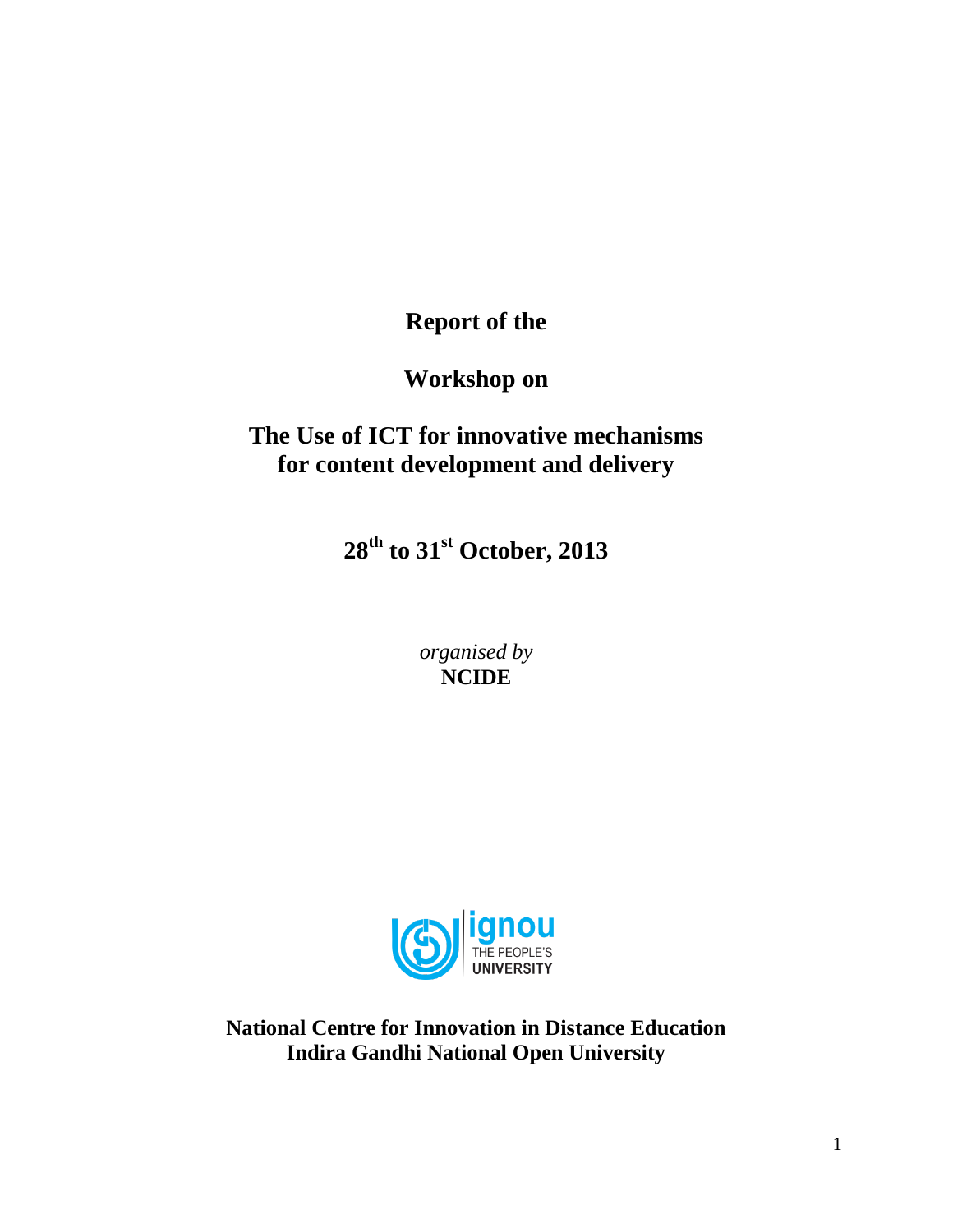Report of the Workshop on "The use of ICT for innovative mechanisms for content development and delivery (28-31 October, 2013)

Report prepared by: Dr. Moumita Das

© Indira Gandhi National Open University, 2013

All rights reserved. No part of this work may be reproduced, stored in a retrieval system, or transmitted, in any form, by mimeograph or any other means, without permission in writing from the Copyright holder.

Published on behalf of Indira Gandhi National Open University, New Delhi by the Director, National Centre for Innovation in Distance Education.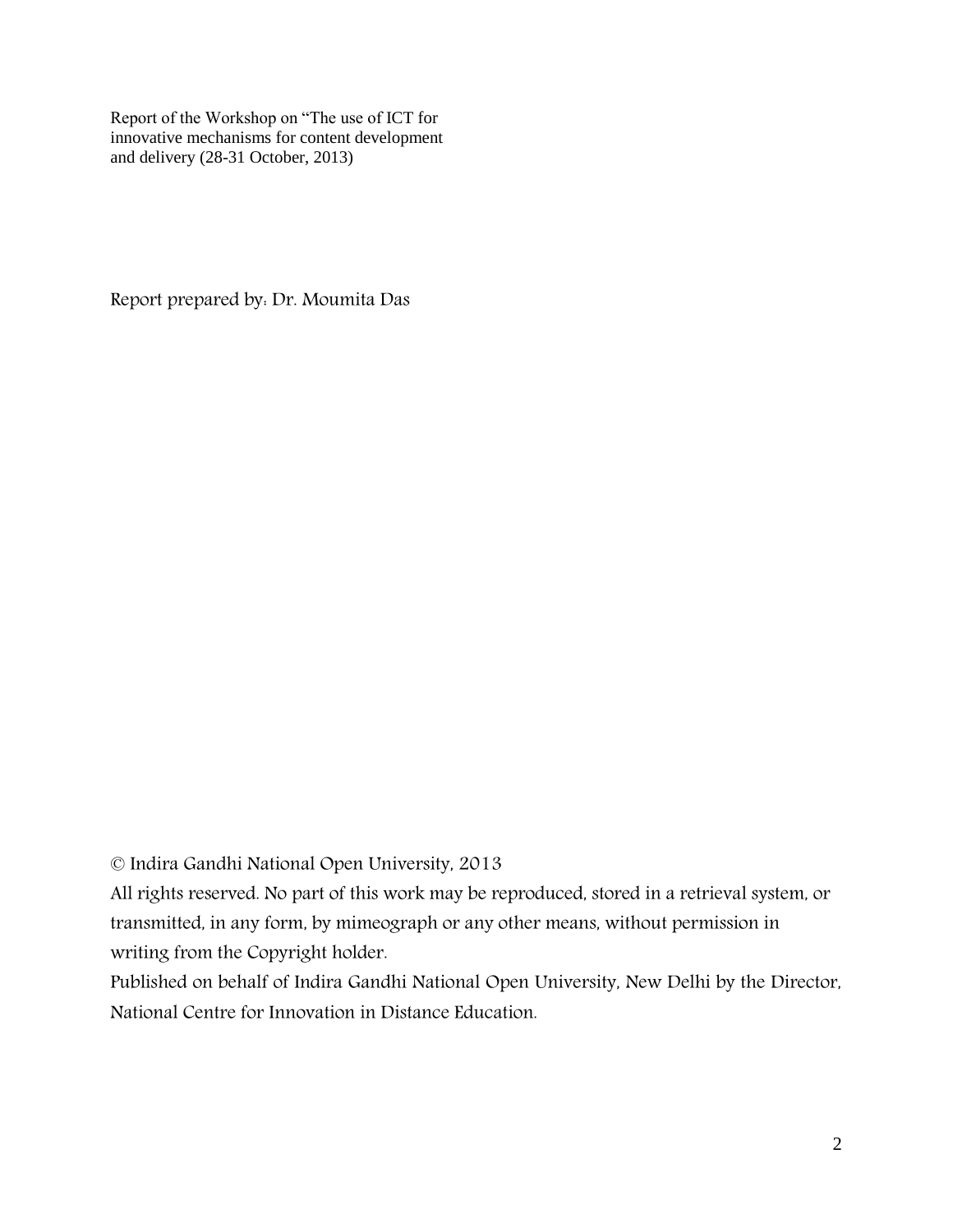#### **Summary**

Keeping with the objectives of NCIDE for capacity building, a workshop was organized at NCIDE from  $28<sup>th</sup>$  to  $31<sup>st</sup>$  October to acquaint the faculty with the latest developments in ICT tools and techniques and empower them to create innovative interactive multimedia packages and audiobooks. Out of 12 faculty members invited, 6 attended. A total of *15 prototype audio books* and *7 Interactive multimedia (IMM) packages* were developed. The audiobooks and interactive multimedia were bilingual, both in English and Hindi. In addition to the voice recording by the faculty themselves to create the audiobook prototypes, an open source software was also used by the NCIDE team to create an audiobook prototype. The content of the audiobook prototypes and the Interactive multimedia could be used as Reusable Learning Objects for elearning as and when required.

#### **Introduction**

One of the roles of NCIDE is to promote innovations in distance education. As such the NCIDE is also to act as a facilitator for identifying and developing innovative mechanisms for delivery of content by the faculty of IGNOU.

It is evident from the earlier workshops on PowerPoint held at NCIDE that the IGNOU faculty is aware of the great visual impact of PowerPoint presentations on the learners. It was strongly felt that a well-prepared, technologically enhanced PowerPoint presentation with sound instructional design would hugely improve the quality of the presentation, make it more interesting to the learners, and facilitate their learning process. The presentations would include the elements of audio and video, wherever required, in addition to animations. With the repaid updation of the ICT tools, it is imperative for the IGNOU faculty to be abreast with the latest developments.

In furtherance of this, NCIDE organized a four day "**Workshop on the use of ICT for innovative mechanisms for content development and delivery" from 28th to 31st October** to acquaint and empower the IGNOU faculty with the latest ICT tools. Seven participants from 6 schools of IGNOU attended the workshop (List of participants at Annexure-I).

#### **Objectives**

The main objectives of this workshop were:

- To acquaint the IGNOU faculty with some of the latest ICT tools for developing audiobooks and interactive multimedia.
- To impart hands-on training to the IGNOU faculty to develop skills in using some of the latest ICT tools for developing audiobooks and interactive multimedia.
- To employ the skills thus developed by the IGNOU faculty to prepare prototype content, in the workshop, using the ICT tools.
- To empower the IGNOU faculty to eventually develop their own courses and programmes innovatively, using the ICT tools.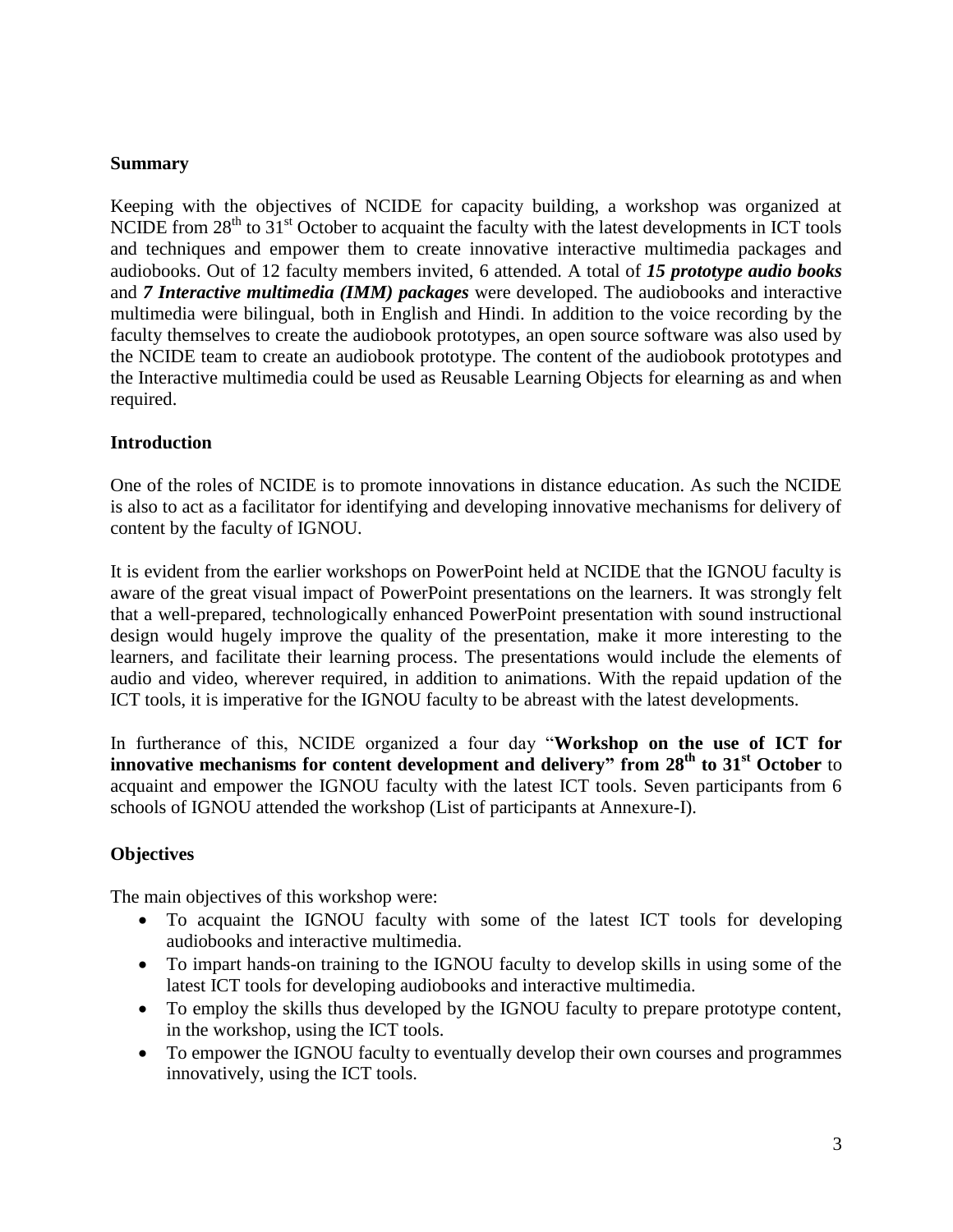#### **Methodology**

The workshop in its approach was highly participatory and skill oriented. The sessions were taken up by the internal experts (Annexure-II) on the availability and current use of latest ICT tools for teaching-learning. The experts provided hands-on training that involved some selected ICT tools. These ICT tools were provided to the trainees on their laptops in advance, and they were required to develop content of their own disciplines using the ICT tools.

An evaluation of the workshop revealed that it was a very successful and meaningful exercise as is evident from the following:

#### **Results of Evaluation**

- *1. Designation/Position of Participants.* The participants of the workshop comprised 6 Assistant Professors (Annexure-I).
- *2. Spread of Participants (Schools/Divisions etc).* The participants were drawn from 6 schools of IGNOU.
- *3. Receipt of advance information from the centre about the workshop programme.* All the participants said that they received information in advance about the workshop and all of them responded to the Centre.
- *4. Usefulness of training for immediate job requirements.* Almost all the participants said the training was useful to them immediately with 3 participants saying it will be very useful.
- *5. Extent to which participants benefited from interaction with the fellow participants in the workshop.*

Most of participants said they were considerably benefited from the Workshop.

- *6. Satisfaction with resource persons.*  All the participants responded that they were satisfied with the resource persons.
- *7. Which part of the workshop was found most useful?* The participants found preparing the audio programme as the most useful followed by Hands on training of the Interactive multimedia package.
- *8. Which part of the workshop did you find least helpful?* One participant said that the information about moviemaker was least helpful as it needed more training.
- *9. Overall impression of the workshop.* All the participants had a very good impression from the workshop with 1 participant saying it was excellent and 5 participants saying it was very good.
- *10. Other comments/suggestions given by the participants.*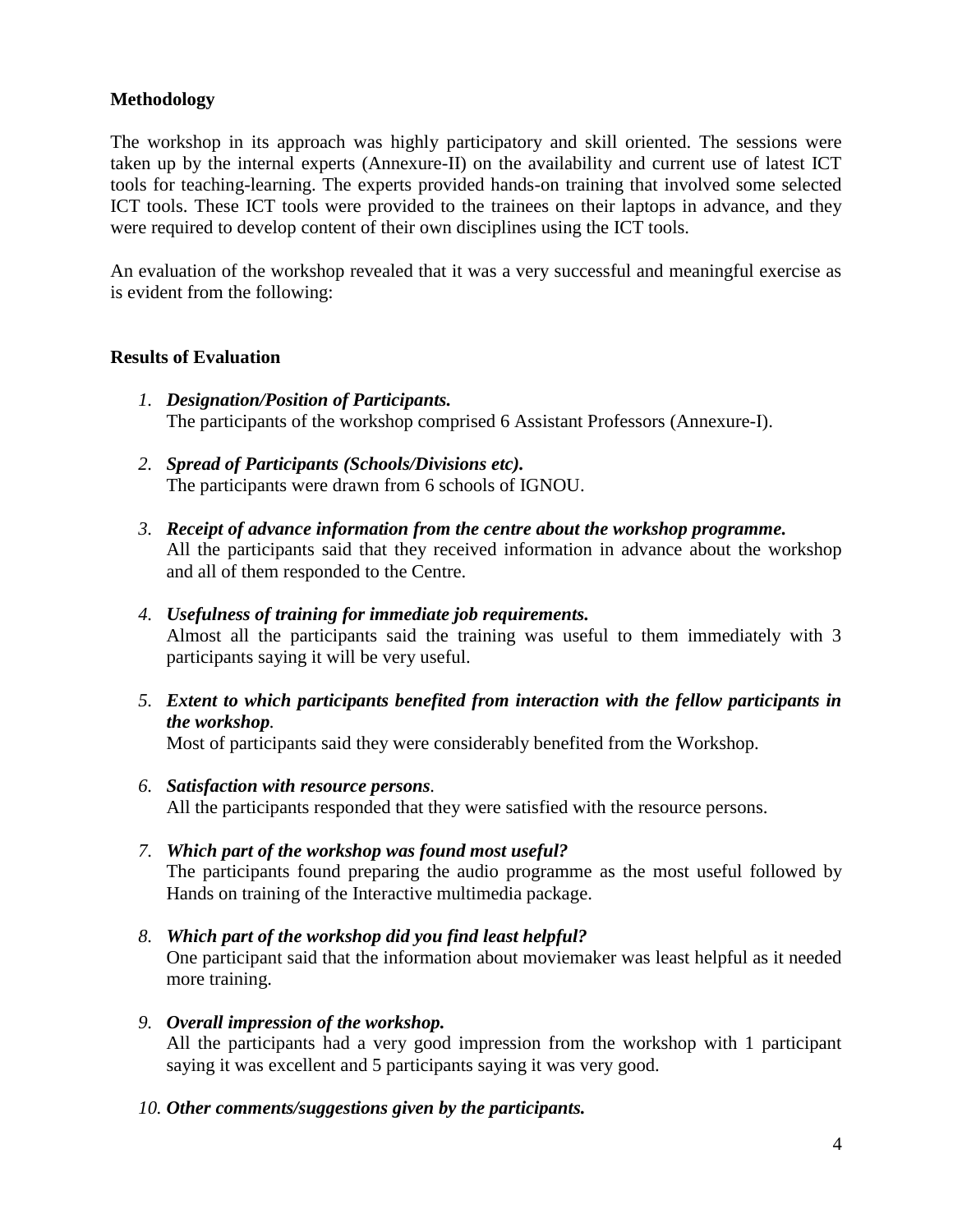- a. This workshop had solved its purpose. The knowledge gained in the workshop regarding development of interactive multimedia will help me in future for developing interactive tutorials for the learners which will supplement the print material. I hope and request for arranging these types of workshop again and again in regular intervals of time.
- b. We need to follow up the lessons learnt in the workshop.
- c. Very satisfactory and is really required for faculty development.
	- i. We should able to spend dedicated time during workshop rather than shuttling between the school and the workshop. At the university level some decision can be taken.
	- ii. In future one to one professional technical help can be provided to faculty for IMM. If possible script proof readers can be provided.
	- iii. NCIDE should be provided software and hardware for future trainings and audio recording facilities.

d.

- i. Not possible to work on the continuously for 4 days.
- ii. There should be a separate workshop for IMM ppt. I still feel there is too much to learn and I haven't grasped it all.
- iii. One more training of an IMM is PowerPoint required.
- e. This is a very good training especially for IGNOU faculty more no of training programmes.

#### **Outcome of the workshop**

It is expected that in this workshop several creative audiobooks and interactive multimedia content will be generated. These prototypes could be scaled up for e-learning use by the University. The following product prototypes have been developed:

- I. *Prototypes of Audiobooks* for all learners, including the visually challenged.
- II. *Innovative Interactive Multimedia content* for e-learning.
- III. *Reusable learning objects* (RLOs) of audio, e-text, and multimedia formats will be produced for multiple uses.

#### **1A***.Prototypes of Audiobook by the Participants*

The participants prepared a total of 13 audio modules in the workshop. These may be considered as prototypes of audiobooks. The topics were varied and the duration ranged from 2 minutes to 20 minutes approximately. Additionally, one audio prototype was prepared by the resource person Dr. Sutapa Bose, and another by the NCIDE team comprising Madhav, Neelam and Pawan, using an open source text to speech converting software called Yakitome.com. The details of each audio module are presented below:

#### **1. Types of Heart Failure**

- i. Course Name: Common Cardiovascular
- ii. Unit Name: Heart Failure
- iii. Prepared by: Dr. Biplab Jamatia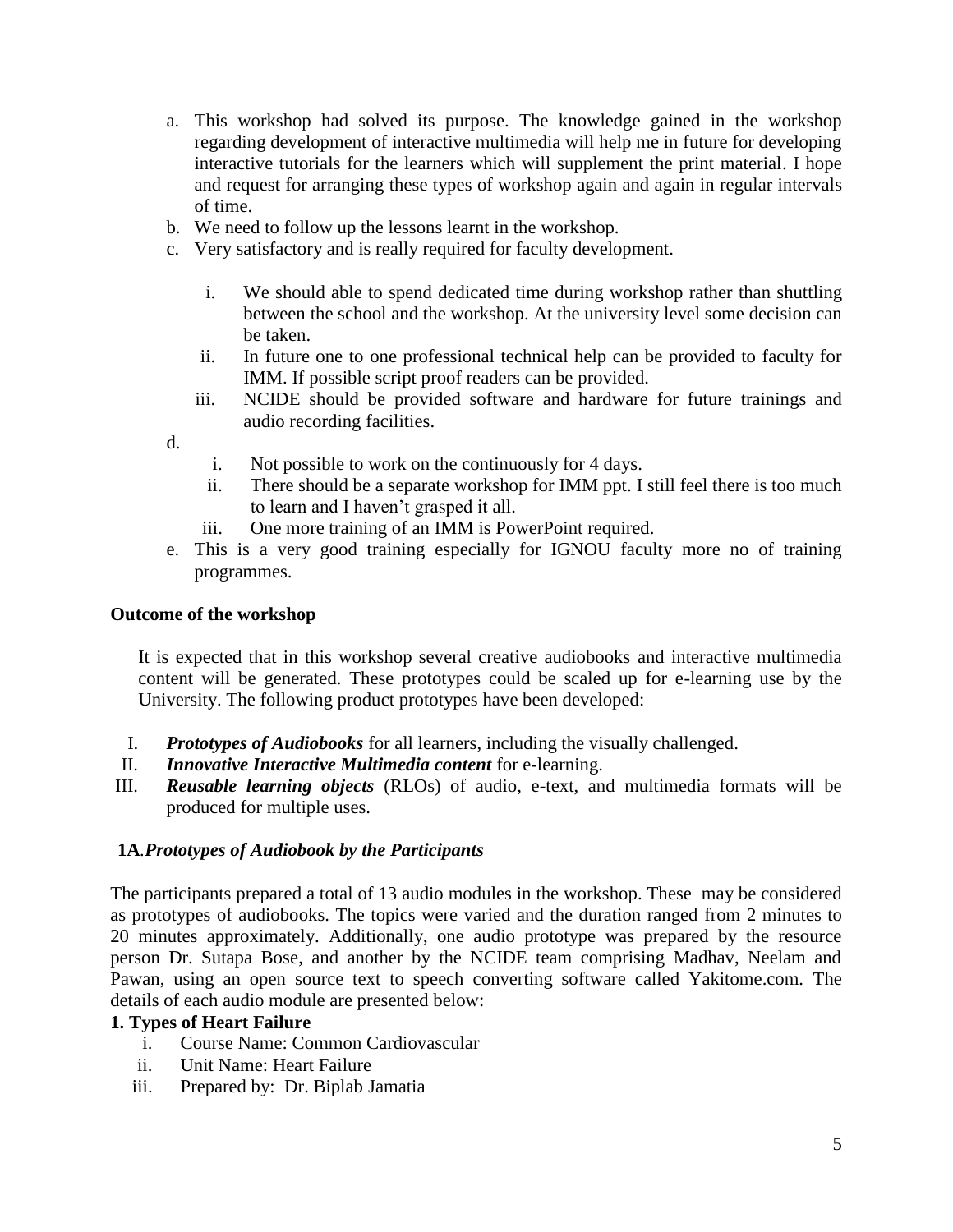iv. Summary: There are various type of heart failure (HF) observed in clinical practice. They include left sided HF, RF sided HF, systolic HF, Diastolic HF, Acute HF, Cronic HF, etc. This audio programme is far PGDCC students for understand the various type of HF. It can he sent to students via e-mail. It can he used for multimedia. It can be a part of an audio book.

 *Status: Complete and available* 

#### **2. Classifications of Heart Failure**

- i. Course Name: Common Cardiovascular Disorders (MCC003)
- ii. Unit Name: Heart Failure
- iii. Prepared by: Dr. Biplab Jamatia
- iv. Summary: Heart Failure has been classified by New York Heart Association into class 1, class II, class III, class IV category depending on the clinical symptoms. This audio programme is for PGDCC students to understand the classification of Heart Failure. This audio programme can be sent via email to all students. It can used in multimedia or can be part of an audio book.

*Status: Complete and available* 

#### **3. Classifications of Heart Failure**

- i. Course Name: Common Cardiovascular Disease I (MCC001)
- ii. Unit Name: Heart Failure
- iii. Prepared by: Dr. Biplab Jamatia
- iv. Summary: Heart Failure is a clinical syndrome where heart fails to pump oxygenated blood for our body. This audio programme is PGDCC students. This audio programme is a small audio clip with description of definition of Heart Failure size of the audio file is 3MB, which can be sent via email to all students. It can also be used for multimedia.

### **4. Reproductive and Child Health Programme I**

- i. Course Name: Community Health Nursing
- ii. Unit Name: Maternal and Child Health Programme
- iii. Prepared by: Neerja Sood
- iv. Summary: Audiobook highlighted the resived strategy of reproductive maternal newborn child and adolescent strategy by MOHFW, GOI emphasizing on strategies and initiatives to achieve goals under  $12^{th}$  FYP to achieve MDG4 and 5 by 2017. This audio module will be useful for existing students to review the latest initiatives and strategies and implement in area of work. This can be a supplementary material as course is not updated since 2005 and no supplementary material is provided. This audio module can be used during academic counseling or teleconference session. Short courses can be started and small packages can be included to provide to the students. *Status: Complete and available*

#### **5. Reproductive and Child Health Programme II**

- i. Course Name: Community Health Nursing
- ii. Unit Name: Maternal and Child Health Programme
- iii. Prepared by: Neerja Sood
- iv. Summary: Story of Nutan woman died after PPH as she was not able avail services. This audio module will be useful for existing students to review the latest initiatives and strategies and implement in area of work. This can be a supplementary material as course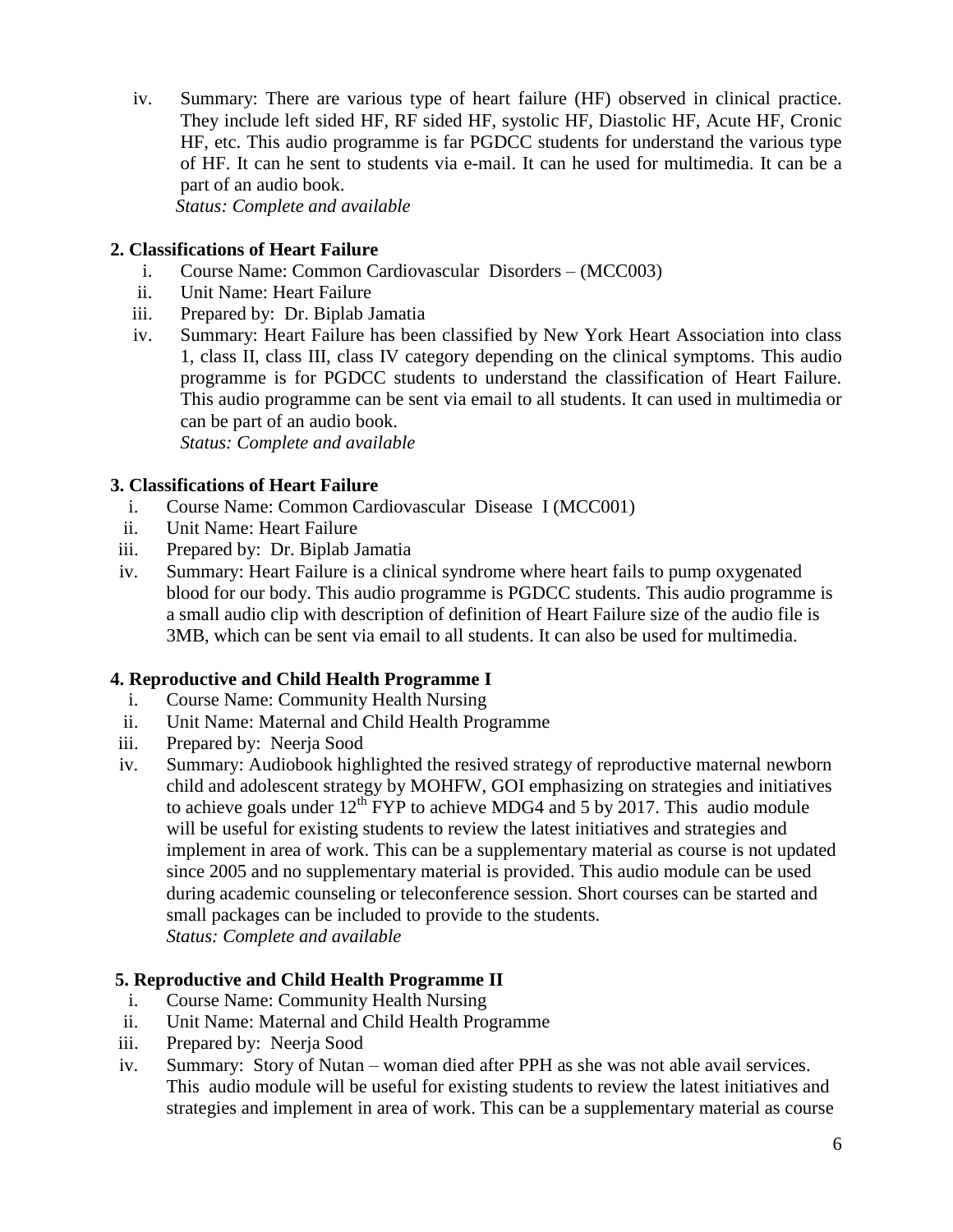is not updated since 2005 and no supplementary material is provided. This audio module can be used during academic counseling or teleconference session. Short courses can be started and small packages can be included to provide to the students. *Status: Complete and available* 

#### **6. Reproductive and Child Health Programme III**

- i. Course Name: Community Health Nursing
- ii. Unit Name: Maternal and Child Health Programme
- iii. Prepared by: Neerja Sood
- iv. Summary: This audio module highlighted the story of Pushpa who delivered her first child in hospital and was discharged but complained of bleeding. Again she was admitted in hospital with the help of ASHA and received emergency obstetric care. Highlighting the causes why she came for hospital treatment at district hospital and why and how life could be saved. This audio module will be useful for existing students to review the latest initiatives and strategies and implement in area of work. This can be a supplementary material as course is not updated since 2005 and no supplementary material is provided. This audio module can be used during academic counseling or teleconference session. Short courses can be started and small packages can be included to provide to the students.

*Status: Complete and available* 

#### **7. Reproductive and Child Health Programme IV**

- i. Course Name: Community Health Nursing
- ii. Unit Name: Maternal and Child Health Programme
- iii. Prepared by: Neerja Sood
- iv. Summary: Highlighted one case of maternal death review conducted in Muradpur in Guna district by UNICEF. This highlighted the various causes of maternal death (like medical and non-medical causes) in India as given by a relative of women after her death. This audio module will be useful for existing students to review the latest initiatives and strategies and implement in area of work. This can be a supplementary material as course is not updated since 2005 and no supplementary material is provided. This audio module can be used during academic counseling or teleconference session. Short courses can be started and small packages can be included to provide to the students. *Status: Complete and available*

#### **8. Concepts and Process of Community Health Nursing**

- i. Course Name: Community Health Nursing
- ii. Unit Name: Introduction to Community Health Nursing
- iii. Prepared by: Neerja Sood
- iv. Summary: Audiobook emphasized on reviewing the basic concepts related to community health nursing; meaning of terms like community, community health, community health nursing; explained community identification and community diagnosis and steps of CH nursing process including C-IP. Students can listen to audiobook and understand the basic concepts which will be beneficial for them to apply during practical sessions and field work. Audiobook can be a reference for them to review. *Status: Complete and available*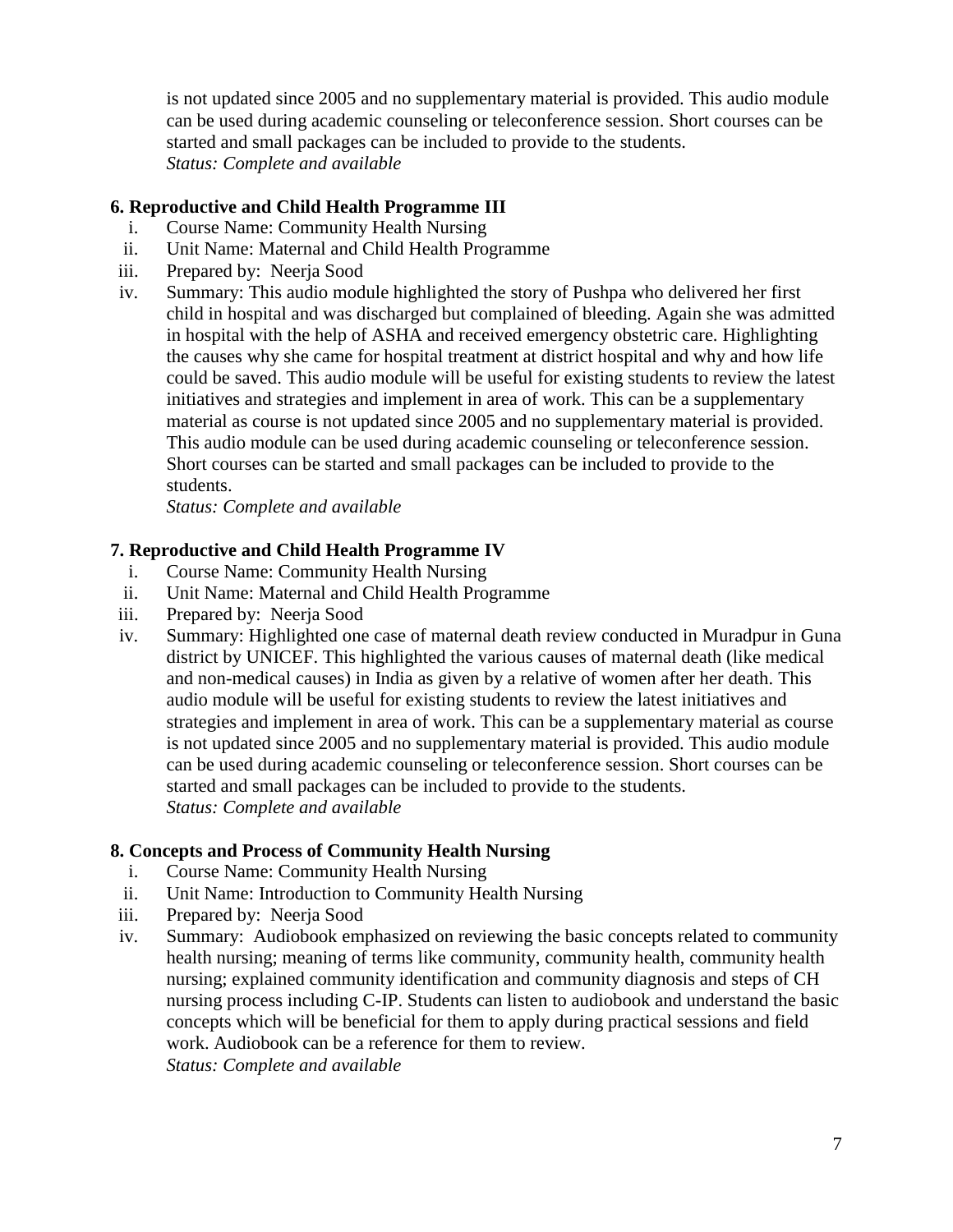### **9. Conscious Communication**

- i. Course Name: Community & Presentation Skill
- ii. Unit Name: Handling Interviews
- iii. Prepared by: Dr. Shikha Rai
- iv. Summary: This programme explains the necessary guidelines required to handle conscious communication to enhance employability skills likes interviews and group discussion.This audio module may be offered as a module to all learners who go out to get jobs at the end of their course. It may be offered as a non-credit programme or module in collaboration with the placement cell. *Status: Complete and available*

#### **10.** *Jalvigyan* **(Hydrologic Cycle)**

- i. Course Name: Elements of Hydrology
- ii. Unit Name: Introduction to Hydrology
- iii. Prepared by: Dr. Mukesh Kumar
- iv. Summary: Complete description of Hydrologic cycle. How water is evaporated from ocean, Rainfall and runoff occurrence. It may be used for IRC. This product is in Hindi. *Status: Complete and available*

### **11. Natural Justice**

- i. Course Name:
- ii. Unit Name: Natural Justice
- iii. Prepared by: Anand Gupta
- iv. Summary: The purpose is to make the content more understandable. It can be sent to the learners.

*Status: Complete and available* 

#### **12. Error**

- i) Course Name: Numerical & Statistical Computing CS-71 (MCSE004)
- ii) Unit Name: Error Analysis
- iii) Prepared by: Sudhansh Sharma
- iv) Summary: Differentiate between numerical & statistical concepts; context of errors. The purpose of this audio module is to enable the listener to understand the relevance of the subject i.e. numerical and statistical techniques in computer science. This audio module can be re-used in both programmes i.e. BCA & MCA. *Status: Complete and available*

#### **13. Need of Studying Discrete Mathematics in Computers**

- i. Course Name: MCS.013
- ii. Unit Name: Discrete Mathematics
- iii. Prepared by: Sudhansh Sharma
- iv. Summary: Through this audio book the student will learn about the requirement of studying mathematics in computer science. The purpose of this audio module is to enable the listener to understand the need of discrete mathematics. This audio module can be reused in BCA & MCA programmes, and also in the programmes where discrete mathematics is taught along with computer subject. *Status: Complete and available*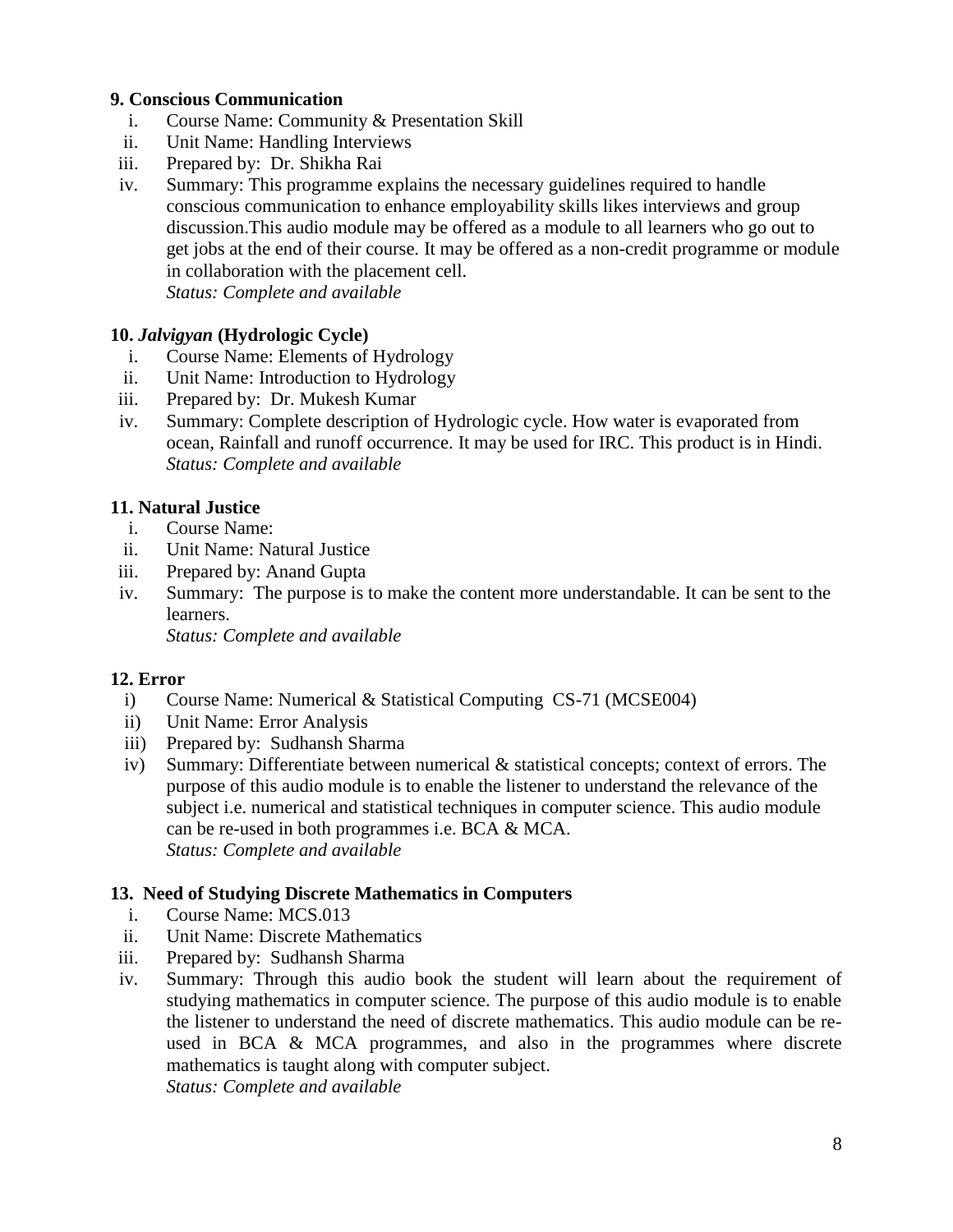#### **14. Overview of Internet**

- i. Course Name: Networking
- ii. Unit Name: Internet
- iii. Prepared by: Urshla Kant, SOVET
- iv. Summary: This covers the overview of Internet, a network of networks where lot of information exists and is meant to be utilized by you. It has a number of advantages. This audio module is to be supplemented with the print material for better understanding. It can be re-used in teleconferencing, web conferencing or as an e-mail attachment or it can be sent in CD form to the learners.

*Status: Incomplete due to technical reasons*

### **15. Themes from various units comprising MES 034 & also MES 032**

- i. Course Name: Designing Courseware (MES-034) Communication & Information Technology (MES-032)
- ii. Unit Name: Themes from various units comprising MES 034 & also MES 032
- iii. Prepared by: Sutapa Bose
- iv. Summary: The various steps that lead to the conceptualization, design and development of courseware for the audio and video media, have been described. The purpose is for supplementing the print medium (SLM) developed for the courses. It can be reused for media courseware development. *Status: Complete and available*

*IB. Prototype audio book by NCIDE*

The NCIDE has used an open source software "Yakitome" to develop an audiobook. This software converts text to speech. A 40 minute audiobook on the topic "Foundations of Open Learning and Distance Education" has been prepared as a prototype. *Status: Complete and available* 

### **II. Interactive Multimedia Package using PowerPoint.**

A total of 6 IMM packages were developed by the faculty. The details are described below.

#### **1. Overview of Internet**

- i. Course Name: Networking
- ii. Unit Name: Internet
- iii. Prepared by: Urshla Kant, SOVET
- iv. Summary: This interactive multimedia is an effort towards answering some of the fundamental queries about an Internet, a network of networks where lot of information exists and is meant to be utilized by you. We have tried to give an overview of evolution, advantages and services of Internet.
- v. Elements used: Audio, Microsoft PowerPoint, Video.
- vi. Purpose: To be supplemented to the print material for better understanding of the subject.
- vii. Reusability: It can be used in web conferencing, tele-conferencing or as an e-mail attachment or it can be sent in CD form to the learners to supplement the print material. *Status: Complete and available*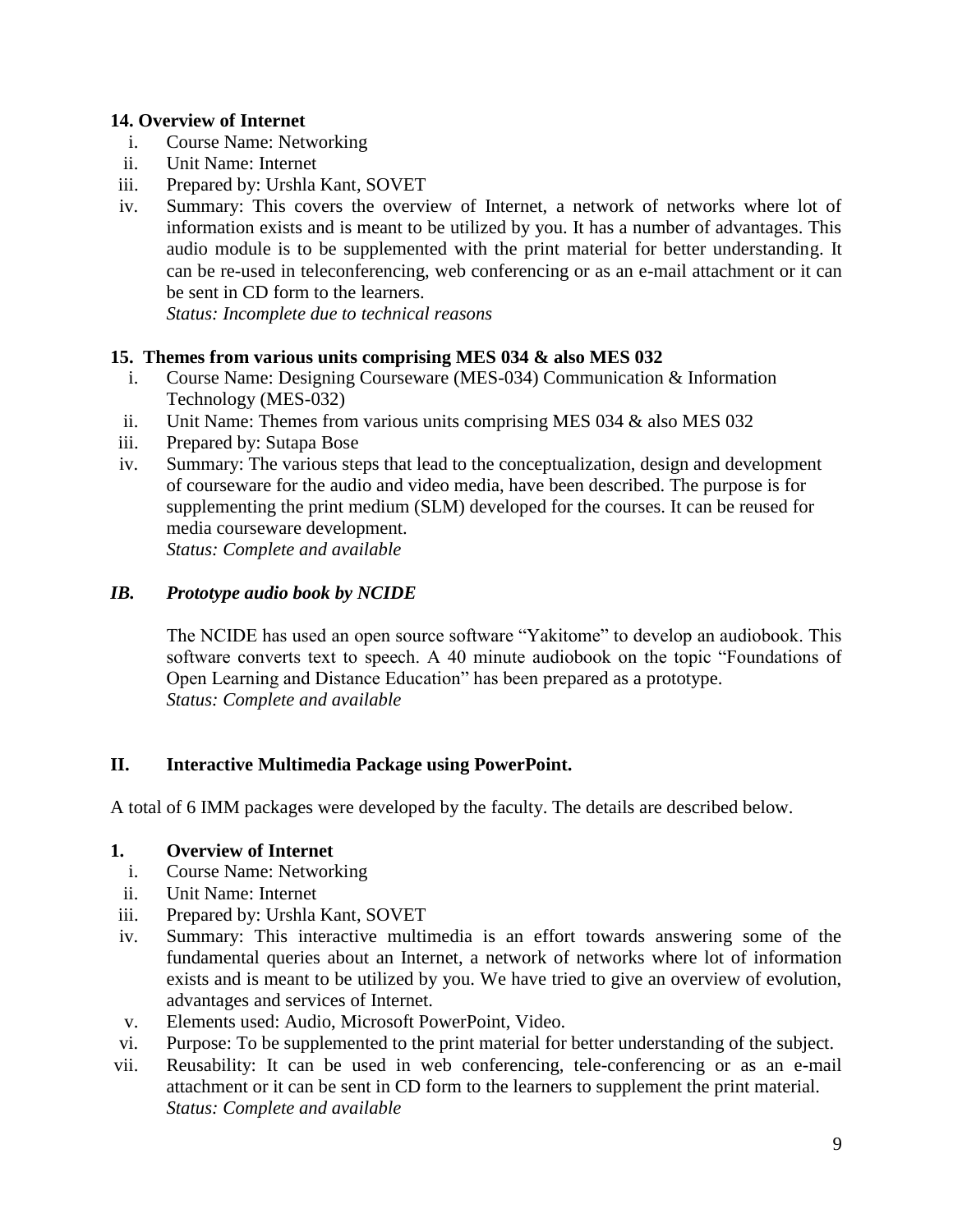### **2. Numerical & Statistical Computing**

- i. Course Name: Numerical & Statistical Computing (MCSE 004/CS71)
- ii. Unit Name: Error
- iii. Prepared by: Sudhansh Sharma
- iv. Summary: Understanding the relevance of numerical & Statistical computing in computer science, in context of errors.
- v. Elements used: Text; Audio; Video; Quiz
- vi. Purpose: To Let the learner understand the requirement of studying numerical  $\&$ statistical computing in computer science, in context of errors.
- vii. Reusability can be reused in courser of BCA & MCA. *Status: Complete and available*

### **3. Definition of Heart Failure.**

- i. Course Name: Common Cardiovascular Disorder 1 (MCC 001)
- ii. Unit Name: Heart Failure
- iii. Prepared by: Dr. Biplab Jamatia
- iv. Summary: Heart Failure is a clinical syndrome where heart fails to pump oxygenated blood for our baby.
- v. Elements used: PowerPoint has used as platform video, audio & graphics has been used in this multimedia.
- vi. Purpose: This multimedia is for PHDCC students founders ant the definition of Heart Failure.
- vii. Reusability: It can be sent via e-mail. It can he past at you tube or used in line TC *Status: Complete and available*

### **4. Maternal and Child Health Mortality in India**

- i. Course Name: Community Health Nursing
- ii. Unit Name: Maternal and Child Health Programmes
- iii. Prepared by: Neerja Sood
- iv. Summary: IMM highlighted the situation and causes of maternal and child mortality or deaths in India. One case study of women-story of Pushpa and maternal death review brief explained the above concepts. This will help students to relate to life situation with theory.
- v. Elements used: Text, picture, Audio, Stories-Audio, Quiz.
- vi. Purpose: Provide latest concepts to the existing students as programme/course not revised and programme (MCH) strategies changed overtime from 2005 to 2013. This can be tested fore-learning and modified for future use.
- *vii.* Reusability: This can be used in all related programmes as this is a basic topic covered in various other courses. Can be used or telecast during teleconference session. Can be inbuilt with revised material. *Status: Complete and available*

#### **5. Presentation Skills**

- i. Course Name: Communication & Presentation Skills
- ii. Unit Name: Conscious Communication
- iii. Prepared by: Dr. Shikha Rai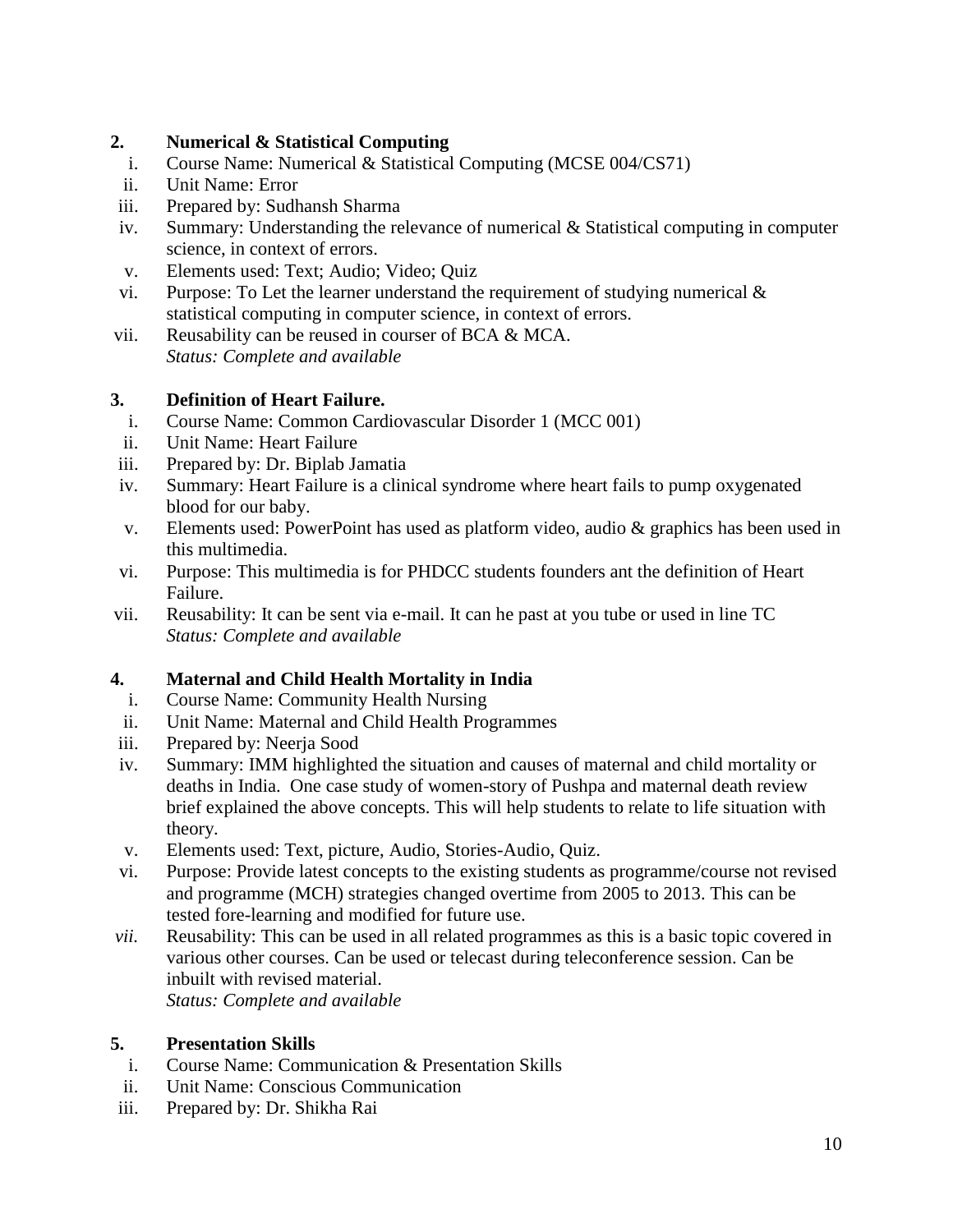- iv. Summary: This product gives a checklist and necessary guidelines to handle presentation skills which is essential component of communication written the organization as well as with external audience of an organization.
- v. Elements used: Base-PowerPoint. Interactive Multimedia Video, Still Pictures, Audio, Interaction, Text.
- vi. Purpose: May be offered as a module to all learners who go out to get jobs at the end of their course.
- vii. Reusability: May be offered as a non-credit programme or module in collaboration with the placement cell.

*Status: Complete and available*

### **6.** *Jalvigyan* **(Hydrology Cycle)**

- i. Course Name: Elements of Hydrology
- ii. Unit Name: Introduction to Hydrology
- iii. Prepared by: Dr. Mukesh Kumar
- iv. Summary: Complete description of Hydrologic Cycle. Definitions of Hydrology components of Hydrologic Cycles are discussed. This is prepared in Hindi.
- v. Elements used: Text, Animation, Audio, etc.
- vi. Purpose: It may be used during teleconferencing. *Status: Complete and available*

### **7. Constitutional Value**

- i. Course Name: DIPP
- ii. Unit Name: Constitutional Value
- iii. Prepared by: Anand Gupta
- iv. Elements used: Sound, Audio.
- v. Purpose: To make the material more interactive.
- vi. Reusability: It can be sent to the learners. *Status: This IMM was planned but was not completed.*

### **8. Topic: Selecting the Medium of Teaching**

- i. Course Name: MES 032 (PGDET)
- ii. Unit Name: Selection of Technology
- iii. Prepared by: Sutapa Bose

*.*

- iv. Summary: Selection of audio/video medium depends on many factors but the pedagogic consideration is most important and this has been underscored.
- v. Purpose: For supplementing SLM (print) developed for MES-032
- vi. Reusability: For using audio & video media for teaching in ODL & face to face manner in school and other educational institutions.

 *Status: The ppt was completed but not converted to flash. It is available*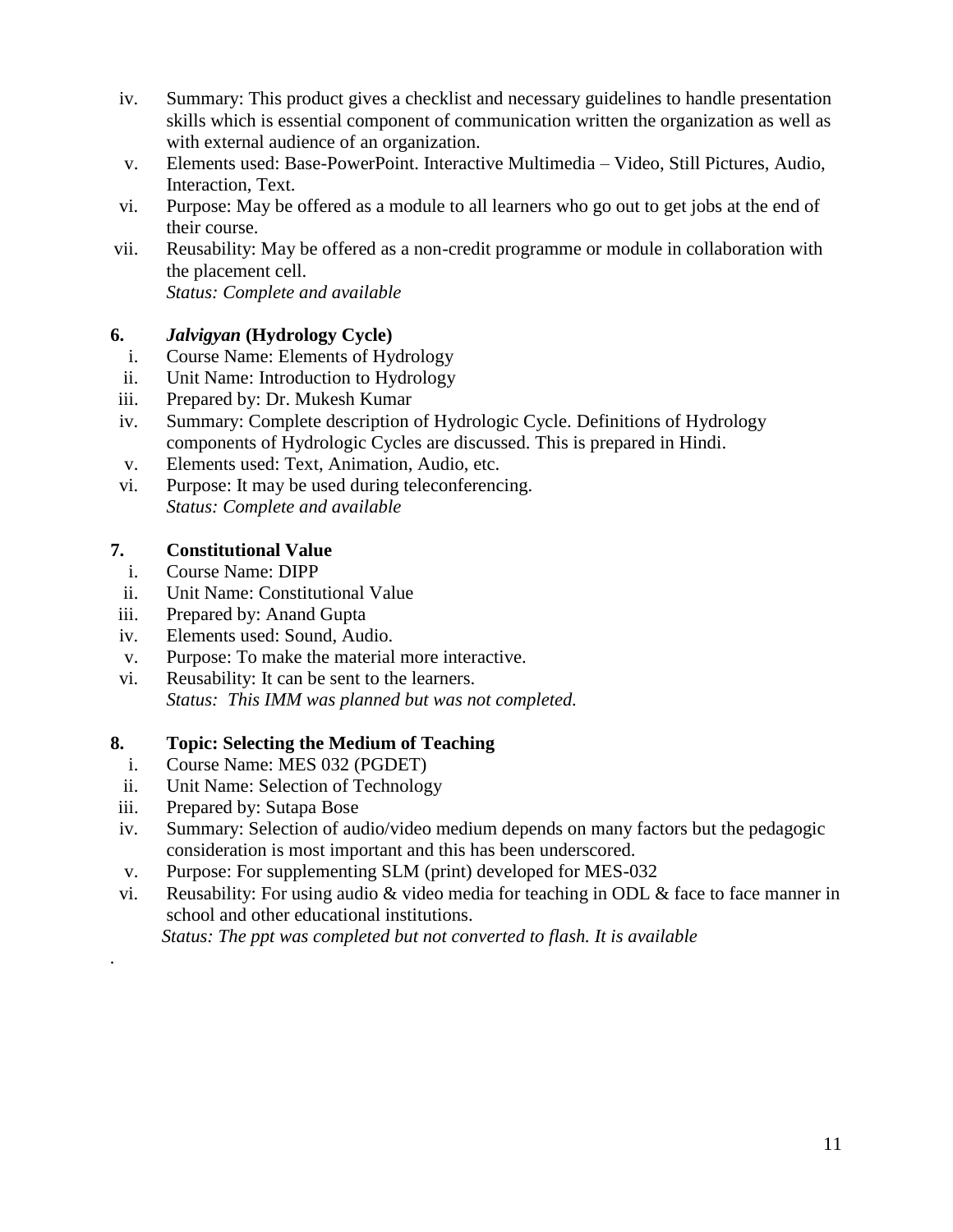#### *Annexure-I*

#### **List of Participants**

- A. School of Vocational Education and Training 1. Ms. Urshla Kant, Assistant Professor
- B. School of Health Sciences
	- 1. Dr. Biplab Jamatia, Assistant Professor
	- 2. Ms. Neerja Sood, Assistant Professor
- C. School of Computer and Information Sciences 1. Dr. Sudhansh Sharma, Assistant Professor
- D. School of Journalism and New Media Studies 1. Dr. Shikha Rai, Assistant Professor
- E. School of Agriculture 1. Er. Mukesh Kumar, Assistant Professor
- F. School of Law 1. Sh. Anand Gupta, Assistant Professor